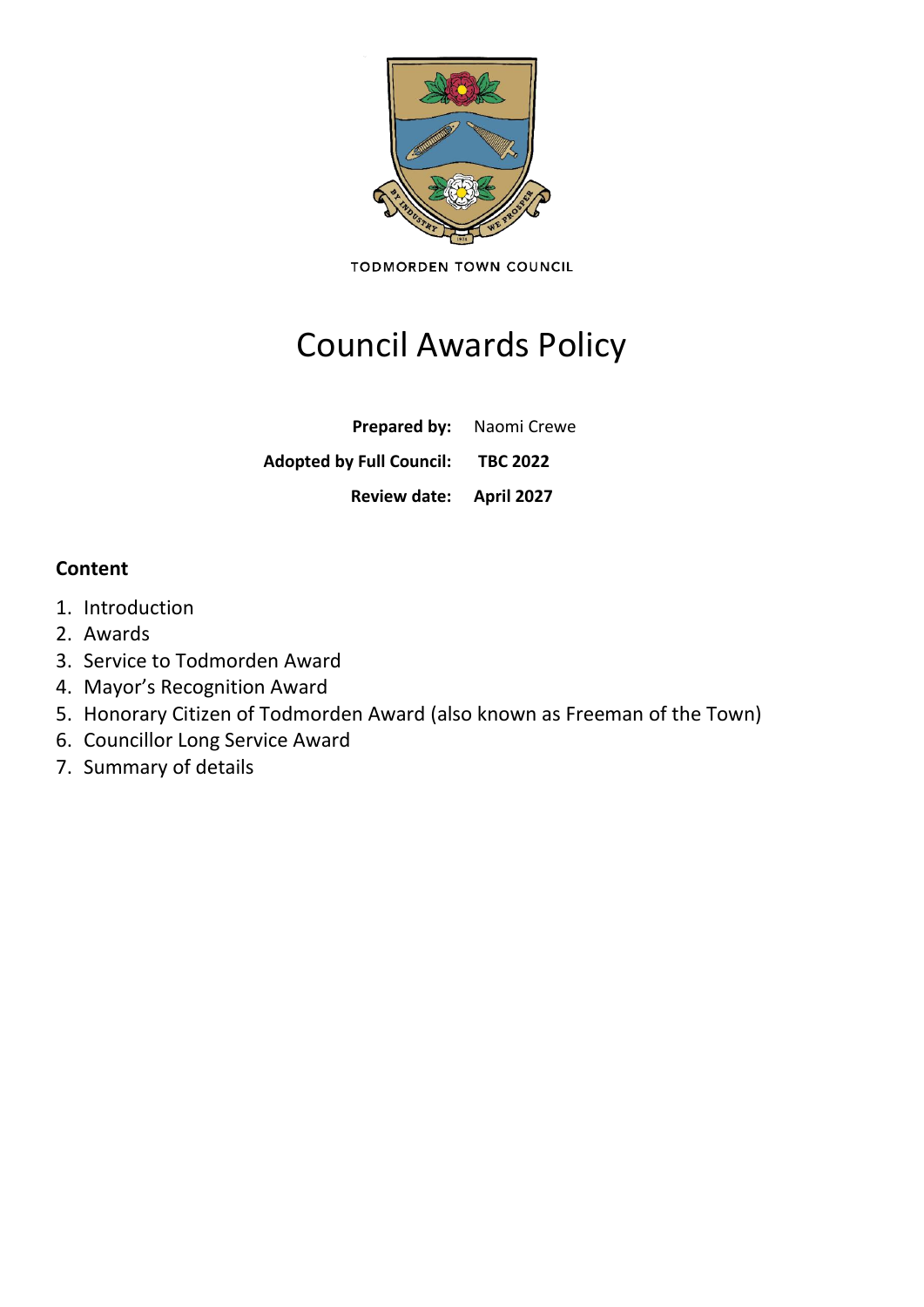# **1. Introduction**

This document sets out the Town Council's policy and procedure for making awards to those who have supported Todmorden and high achievers regarding activities in Todmorden.

The Town Council aims to ensure that award-making activity is:

- open.
- transparent.
- fair.
- competitive; and,
- supports Todmorden

Todmorden Town Council has four Award categories, each with different requirements and covering different sections of Todmorden's community.

This Policy document details the awards and the different requirements of each.

# **2. Awards**

The four awards are:

- Service to Todmorden Award
- Mayor's Recognition Award
- Honorary Citizen of Todmorden Award (also known as Freeman of the Town)
- Councillor Long Service Award

# **3. Service to Todmorden Award**

# **3.1 Background**

Service to Todmorden Awards will be granted to individuals or organisations who have given exceptional service to the township of Todmorden and who have shown true community spirit. This could be working with young people or the elderly, helping those in need, keeping an area tidy or it could be that they have given time over a number of years to a worthwhile cause

# **3.2 Criteria**

There are three award categories for Service to Todmorden and one award for each category.

The categories are; -

- 1) Individual Service to Todmorden
- 2) Young Person Service to Todmorden
- 3) Organisations Service to Todmorden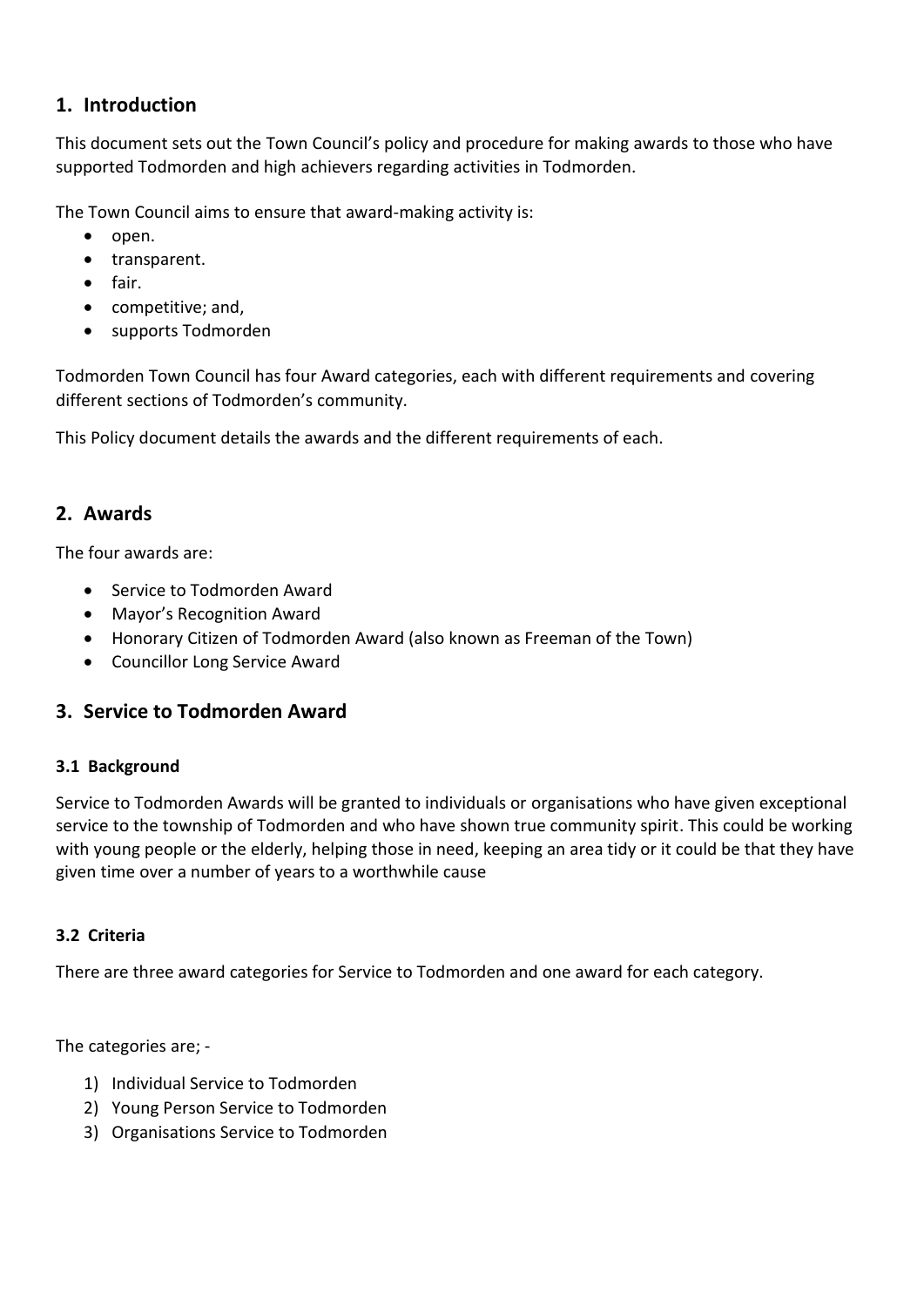### **3.3 Eligibility**

An Individual/Organisation who has or have provided a service to Todmorden or an action which benefitted Todmorden, above and beyond the usual call of their job.

Individual Service to Todmorden, this is for an individual who has gone above and beyond for Todmorden and its residents.

Young Person Service to Todmorden, this is for a young person (under the age of 18 years old) who has gone above and beyond for Todmorden and its residents.

Organisations Service to Todmorden, this is for a Todmorden based organisation that have gone above and beyond for the benefit of Todmorden.

### **3.4 Nomination Criteria**

The nominees for all three categories must be Todmorden based.

Regional or National organisations, unless they are for a specific project benefitting Todmorden residents, cannot be nominated for this award. No political groups will be considered for this award either.

### **3.5 Nomination Procedure**

Nominations for the Citizenship Award will be received from:

- Members of the Public
- Residents of Todmorden

Nominations will be submitted to the Town Clerk's office using the official nomination form (standard nomination form appended)

Nomination forms (Appendix 1) will be made available on the Council website and at outlets around Todmorden including:

- Todmorden Library
- Todmorden Tourist Information Centre
- Town Clerk's Office, Todmorden Community College

Nominations will only be valid if they are received by the given deadline.

| <b>November</b>                 | Press release issued advising general public of the criteria for the awards, from where the<br>nomination forms can be obtained and the deadline for submission |  |  |  |
|---------------------------------|-----------------------------------------------------------------------------------------------------------------------------------------------------------------|--|--|--|
| <b>End of January</b>           | Closing date for nominations                                                                                                                                    |  |  |  |
| <b>February Full</b><br>Council | Full Council make decision on the winners.                                                                                                                      |  |  |  |
| <b>March</b>                    | Names of winners announced                                                                                                                                      |  |  |  |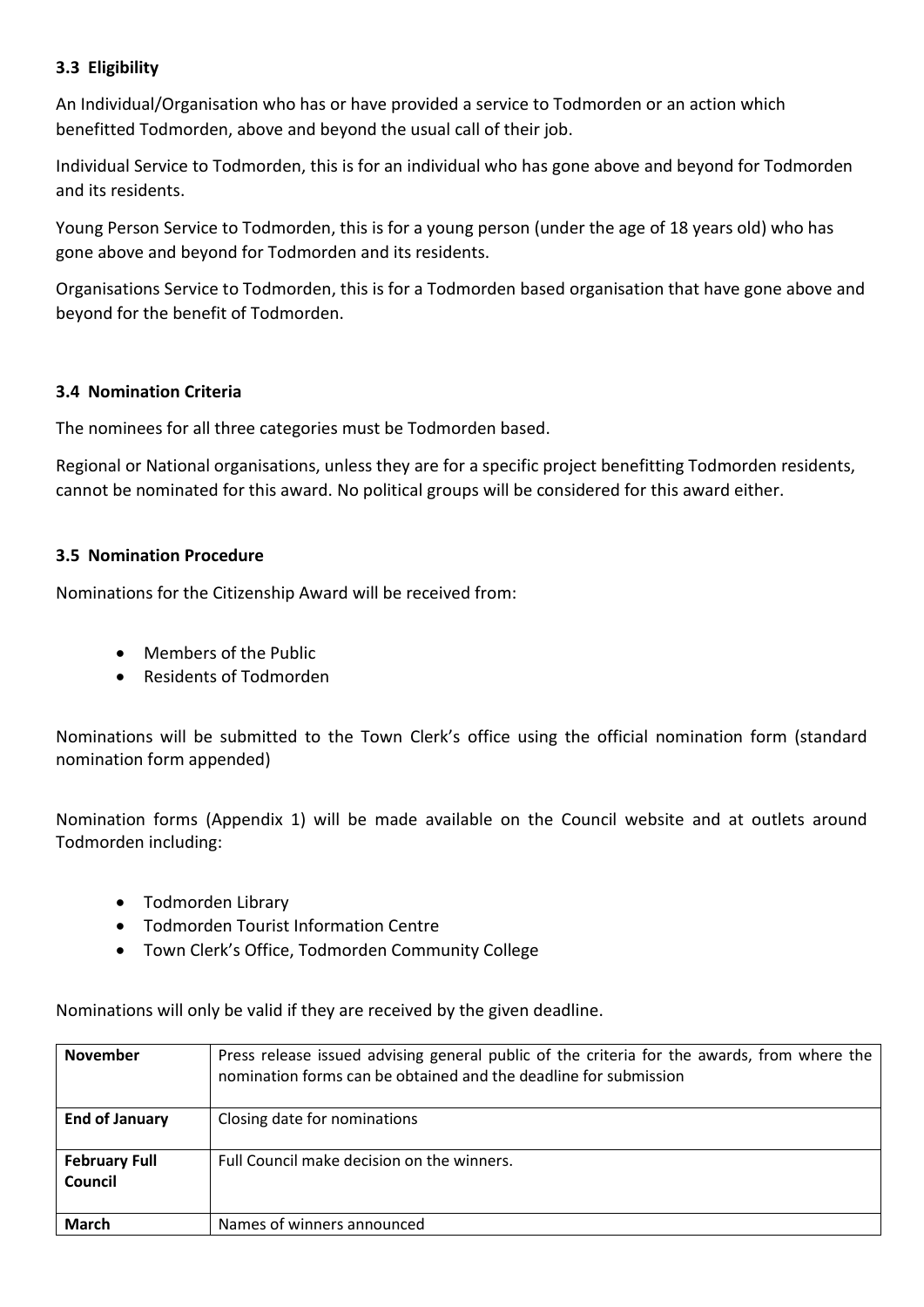| May | Awards presented to winners at Mayor's Day                |
|-----|-----------------------------------------------------------|
|     |                                                           |
|     | Press release and any images issued following Mayor's Day |

#### **3.6 Acknowledgement**

The award winners will be invited to Mayor's Day in May. Their award will be presented by the outgoing Mayor at the start of the Ceremony.

Each award winner will be invited to attend the Mayor's Day along with 2 guests.

# **4. Mayor's Recognition Award**

#### **4.1 Background**

The Mayor's Recognition Awards will be awarded to individuals or organisations who have given exceptional service to the township of Todmorden and who have shown true community spirit. This could be working with young people or the elderly, helping those in need, keeping an area tidy or it could be that they have given time over a number of years to a worthwhile cause anything that is deemed by the Mayor to be of outstanding contribution towards Todmorden.

#### **4.2 Criteria**

Nominations for the Mayor's recognition awards will be chosen by the current Mayor for their outstanding contribution to Todmorden or their outstanding achievement as a resident/ organization of Todmorden.

#### **4.3 Eligibility**

An Organisation who the Mayor deems outstanding within Todmorden and that needs recognition for these achievements.

#### **4.4 Nomination Criteria**

There will be a maximum of 10 awards per annum and these can be nominated by the Mayor at any point during their term as Mayor.

#### **4.5 Nomination Procedure**

The Mayor will inform the Officer supporting that they have a nomination for this award and a certificate will be produced. This will then be added to the next available Full Council agenda and the nominee will be invited to attend, where it will be presented.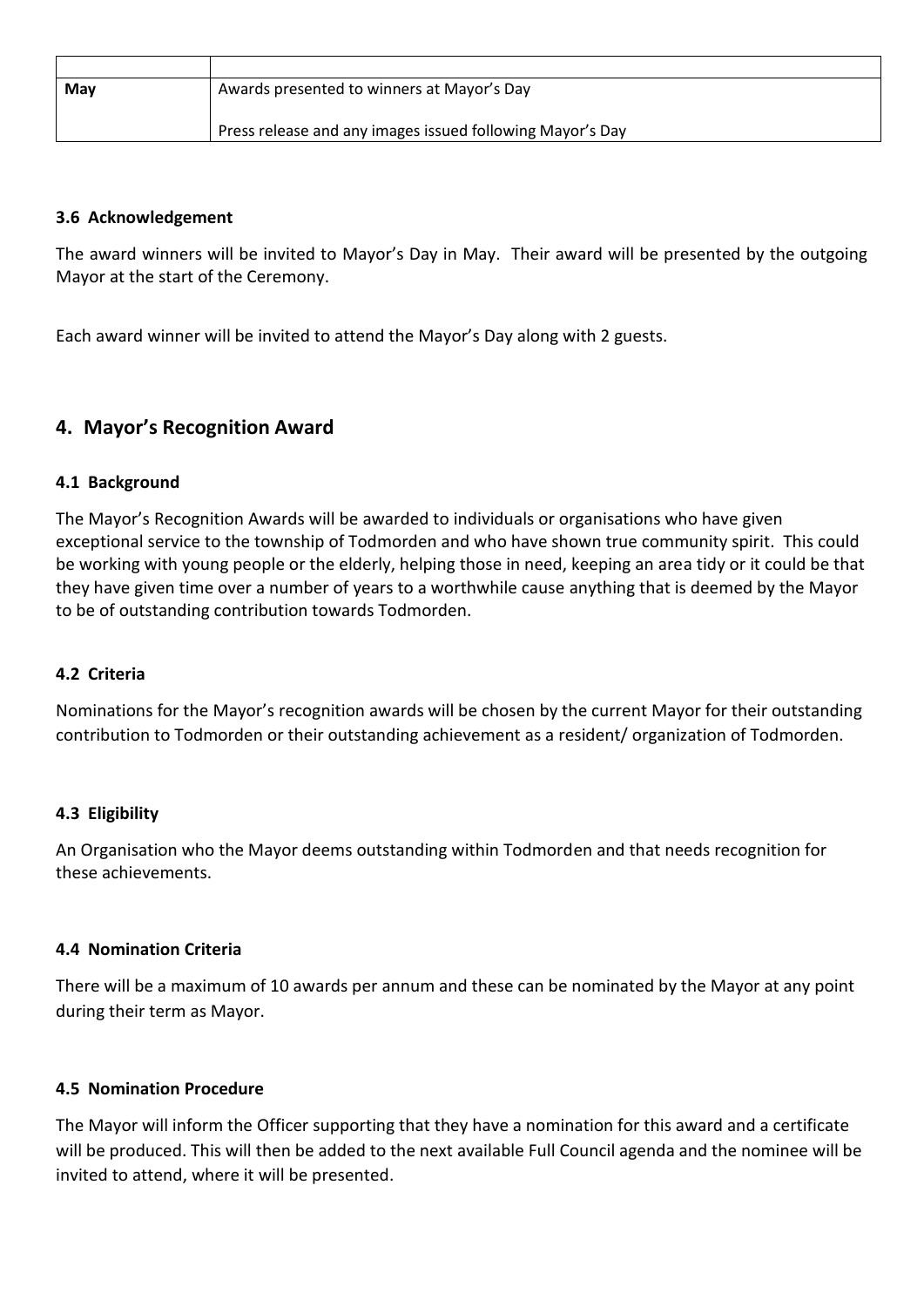#### **4.6 Acknowledgement**

The Mayor's Recognition Awards will be presented at the next available Full Council meeting and the recipient and reason for the award will be minuted.

# **5. Honorary Citizen of Todmorden Award (also known as Freeman of the Town)**

Todmorden Town Council has an Honorary Citizen of the Town Award which is a prestigious award for someone who has not only gone above and beyond for Todmorden but has help raise the profile of Todmorden in the wider area.

# **5.1 Background**

Before the municipal reforms of 1835, there was a class of persons known as "freemen" in old corporate boroughs, enjoying special rights in the corporate property. The right to be admitted a freeman rested upon the custom of the borough, varied by the terms of its charter and, in certain cases, by local statutory provision. Generally, the admission of a freeman, as distinct from the conferment of the honour of an honorary freedom, might be acquired, inter alia, by marriage, birth, or employment to an existing freeman. The effect of successive reforms of local government law has been to continue the custom of maintaining a roll of freemen and regulating admission to it. Pursuant to section 248 of the Local Government Act 1972 Act (the 1972 Act) as amended by section 27 of the Local Democracy, Economic Development and Construction Act 2009 (the 2009 Act,) the admission of freemen (as opposed to admitting honorary freemen and honorary freewomen) of a pre-1974 municipal borough is approved by the chairman of the district council of the district in which the former borough lies.

After local government reorganisation in 1974, a number of local authorities were given the power to admit honorary aldermen and freemen pursuant to section 249 of the 1972 Act. However, that power was not extended to Town councils in England or community councils in Wales.

While the powers to grant such status has been around for many years, the Local Democracy, Economic Development and Construction Act 2009 granted powers to town and Town councils to confer the title of 'honorary freeman' or 'honorary freewoman' to persons of the town.

#### **5.2 Criteria**

Should the council decide to agree to a policy of appointing honorary freemen and/or honorary freewomen then a set of criteria will be required.

For the purposes of this policy the word "Town" refers to the Town of Todmorden as being the defined area.

There will be an award of a freeman of the Town a maximum once every 4 years (an elected term) unless there are Council agreed extenuating circumstances.

#### **5.3 Eligibility**

Individuals from all walks of life and all sections of the community who have made a difference to the Town of Todmorden are eligible to be nominated as honorary freemen/freewomen.

In keeping with the special nature of the award it shall be strictly limited to those who have made a very significant contribution to the community of Todmorden and who have demonstrated "service above self".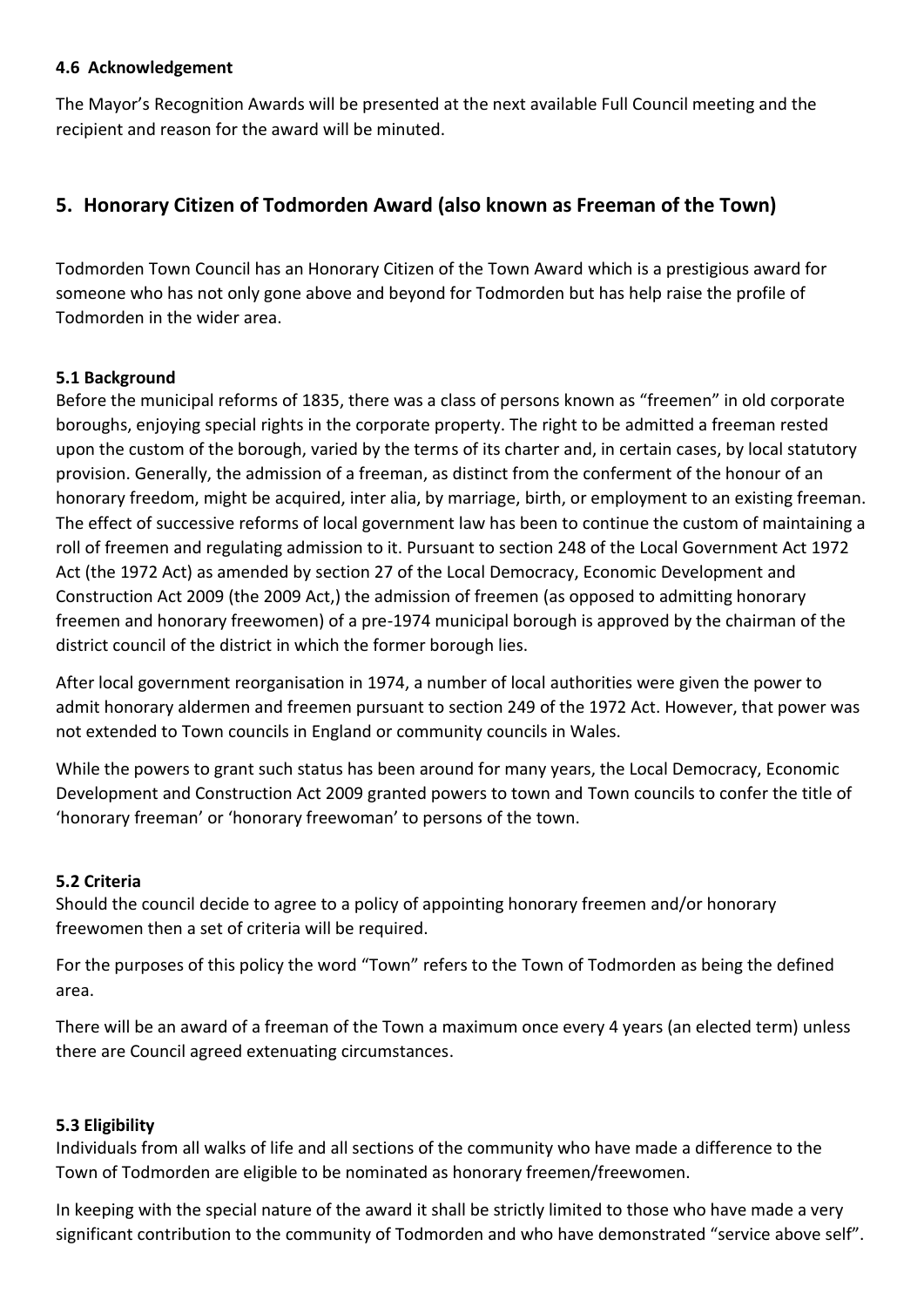The honour will be awarded for the individual's lifetime.

The maximum number of freemen or freewomen is one every four years.

It would be expected that the nominee will have given extensive and distinguished service to the community that goes beyond local government i.e. service to other organisations, voluntary and community groups, in a largely voluntary capacity.

The nominee must have made an outstanding contribution to the Town such as the nominee's contribution can be seen to stand above the contributions made by most other people.

Nominations will not be accepted for current serving members of the Town Council a suitable qualifying period of one month must have elapsed after resignation from the Council before a nomination is accepted.

### **5.4 Nomination Criteria**

The following should be taken into account when consideration is given to granting the honour of honorary freeman or honorary freewoman of the Town of Todmorden.

Preference should be given to a person who performs in a voluntary capacity, but this should not preclude the honour being awarded to a person whose dedication and contribution is significantly above that expected from their occupation.

The contribution to the welfare of the community must involve a significant contribution of the person's time in serving members of the community for the improvement of their welfare or the promotion, achievement and/or delivery of community services in which a real personal role and contribution is made, and the contribution must be so outstanding in that it can be seen to stand above the contributions of most other persons.

# **5.5 Nomination Procedures**

Nominations can be made by any person who has links with Todmorden. Nominations can be made by completing the nomination form and forwarding it in a confidential envelope to the Town Clerk.

The submission should outline the voluntary service provided by the individual to the community and any other examples of community spirit to justify the honour. On receipt of a nomination, it should be circulated to all elected members for confidential consideration and included upon a council agenda scheduled between September and December in any calendar year.

If elected members are in agreement that the nominee should be made an honorary freeman or freewoman of the town then the nominations shall then be put before the council and a formal vote taken, again in confidence.

No less than two-thirds of the members of the council must agree the nomination. i.e. 12 Members need to vote in favour.

All nominations of honorary freeman are treated in the strictest of confidence. The nominee should not be informed that they have been nominated as it is not fair to raise expectations in case they are not met. It is imperative that submissions are not discussed with any other persons. Any disclosure will make the application invalid.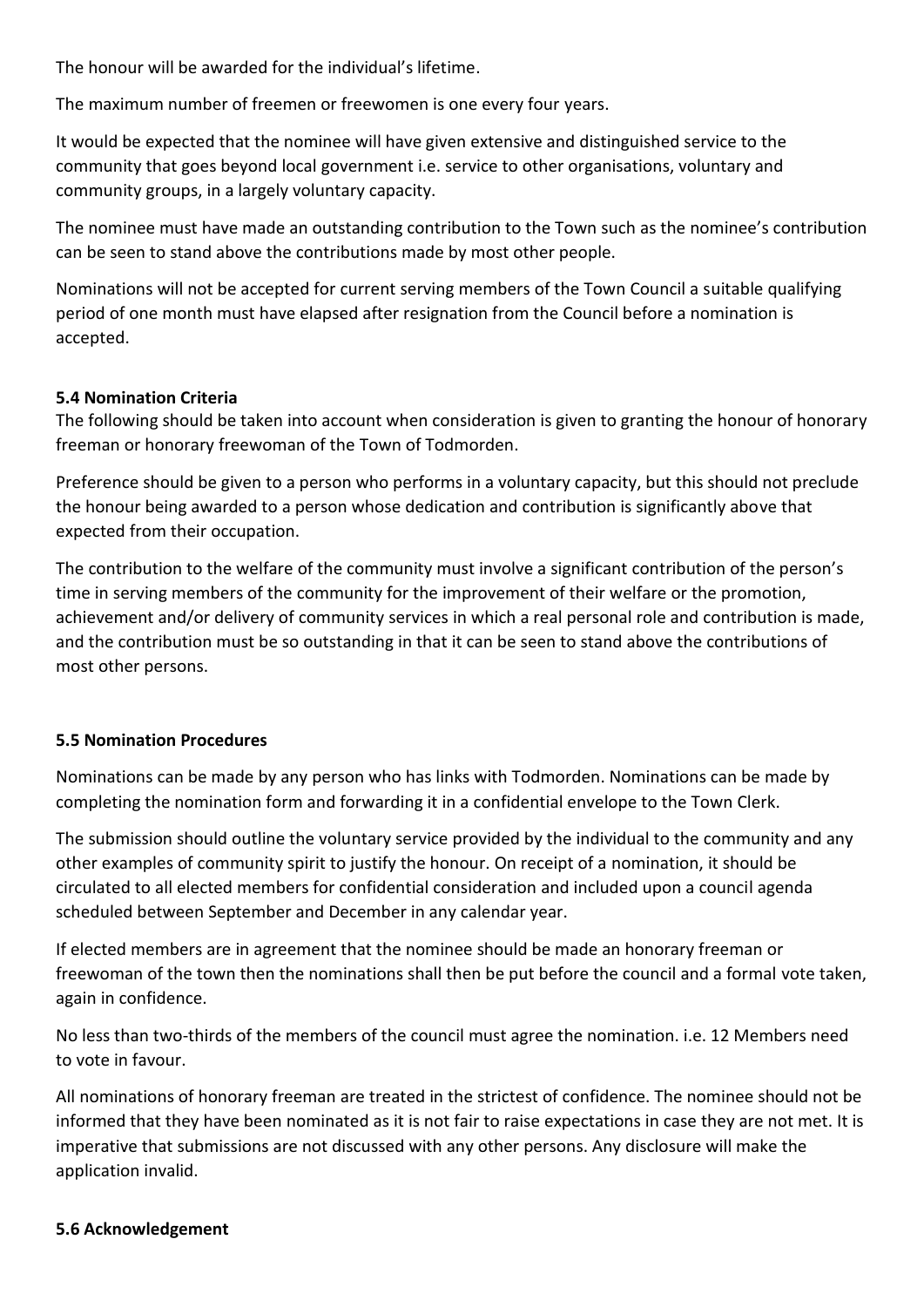An acknowledgement will be sent upon receipt of the nomination form. Correspondence will not be entered into on the merits of a particular nomination whilst it is under consideration.

All Councillors will be invited to discuss nominations received for the honorary freeman/freewoman. The Council may request further information from the proposer if required.

The awards will be presented at the appropriate Mayor Making Day, and this will normally be in the Annual Town Meeting of the Council each April.

Nominations should reach the Town Clerk, Todmorden Town Council, by the 31<sup>st</sup> December.

# **5.7 Entitlements**

Any person declared an honorary freeman or freewoman of the Town may designate him/herself "honorary freeman/freewoman of the Town of Todmorden."

The recipient will be awarded a civic token in the form of a medallion &/or certificate to commemorate receiving the award.

Any honorary freeman or freewoman of the Town shall be invited to all subsequent civic events and functions.

# **6. Councillor Long Service Award**

# **6.1 Background**

Todmorden Town Council works hard for the benefits of Todmorden and its residents. Councillors who have shown outstanding contributions by way of long Service to the Town will be recognised with this award.

# **6.2 Criteria**

Nominations are for Members of the Town Council. To be eligible for consideration, they must have served five complete terms of office (20 years), the terms of office do not have to have been consecutive.

# **6.3 Eligibility**

Members who have served a minimum of five Terms in Office equating to 20 years.

#### **6.4 Nomination Criteria**

Nominations for this award are to be made by a Councillor for a Town Councillor who has served five completed Terms of Office on Todmorden Town Council.